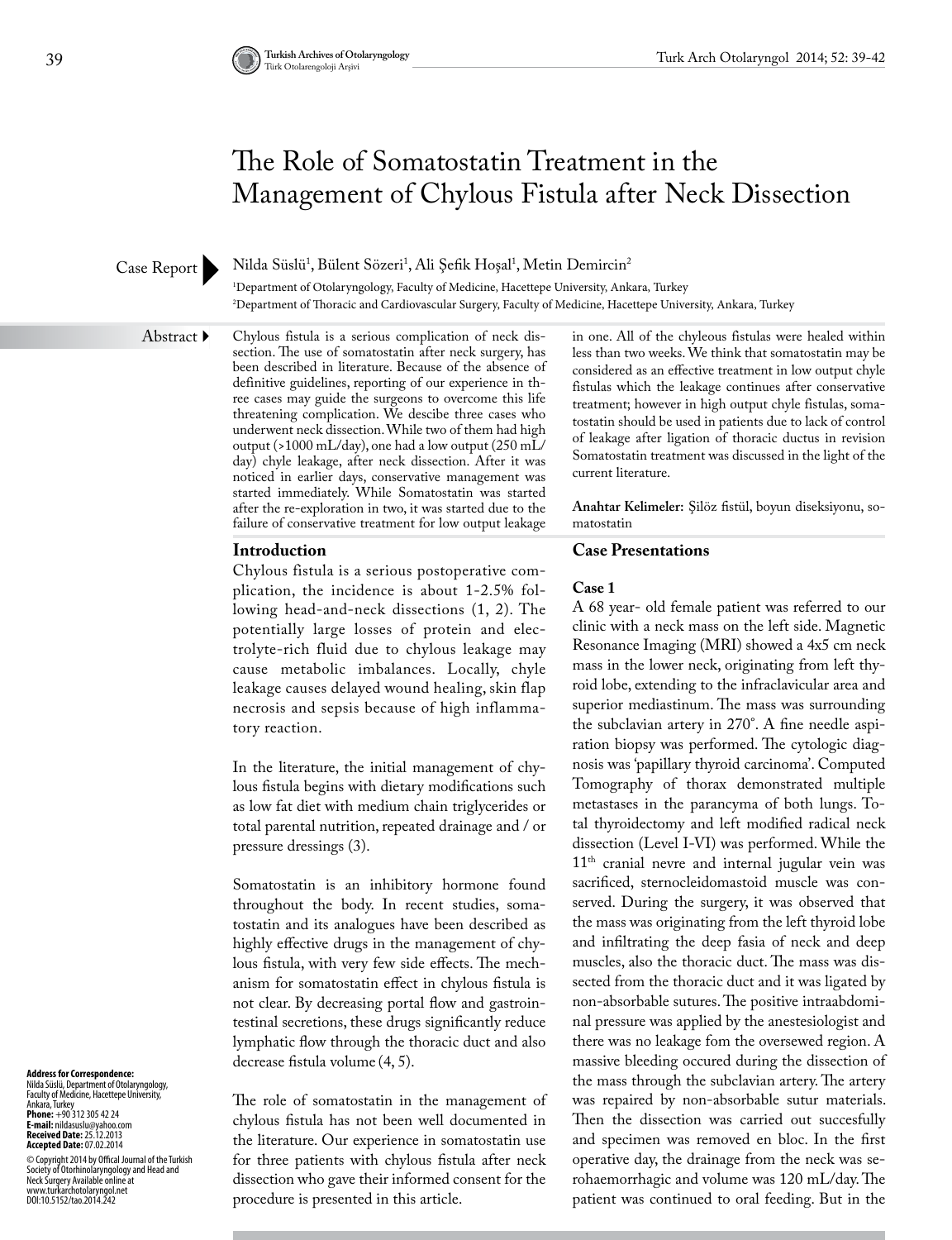second postoperative day, the volume of drainage increased rapidly to 1200 mL/day and the characteristic changed to whitish, milky one. With the diagnosis of chylous fistula we immediately stopped oral feeding, applied pressure dressing on the left side of neck and instituted total parenteral nutrition. The third postoperative day, a re-exploration surgery was done. The thoracic duct and its chanells were identified and ligated by non-absorbable sutures. Then there was seen no more leakage, after the intraabdominal pressure applied. The drainage dramatically decreased to 150 mL/day in the first postoperative day after second surgery. The patient was followed up by non-oral feeding for two days. The volume kept stabile and did not decrease by conservative treatment. Somatostatin injections was started on third postoperative day after second surgery with a dosage of 100 μg three times a day, subcutaneously. We noticed that there was an immediate decrease in drainage in the first day of somatostatin treatment. The drain was removed and started oral feeding at the seventh day. Somatostatin was continued two days more and the patient was discharged from hospital at the  $9<sup>th</sup>$  day after the initiation of somatostatin treatment.

#### **Case 2**

A 68 year- old male patient admitted to our clinic with hoarseness for several months. The Ear Nose Throat (ENT) examination revealed left vocal cord paralysis and ipsilateral neck mass in the lower cervical region. The thyroid ultrasonography and MRI showed a 4x4 cm neck mass originating from thyroid gland, surrounding the tracheoeusophageal sulcus, invading the posterior tracheal wall and left recurrent laryngeal nerve. The fine needle aspiration biopsy revealed a diagnosis as 'papillary thyroid carcinoma'. Total thyroidectomy and bilateral posterolateral (Level II-VI) neck dissection was performed. The mass was removed en bloc with the neck dissection specimen and posterior tracheal wall was excised. During the dissection of lower cervical region (Level IV), the thoracic duct was identified and ligated. The intraabdominal presurre was applied and we did not see any leakage from the ligated ductus. In the second day after the surgery, the drainage was increased (250 mL/day) and turned to whitish color. The oral feeding was interrupted immediately. The patient was followed up with non-oral feeding for three days and the drainage stopped. At the second day of initiation oral feeding, the chyle leakage repeated and increased to 250 mL/day. Somatostatin injections of 100 μg subcutaneous every 8 hours was started. After the initiation of somatostatin theapy, the chylous fistula healed within six days. And the patient was discharged from hospital.

## **Case 3**

A 52 year-old male patient was admitted to our clinic with a diagnosis of nasophayngeal carcinoma. From the history, it was learned that he took concurrent chemoradiotherapy for T3N2aM0 nasopharyngeal carcinoma. The metastatic lymph node pesisted after the treatment and neck dissection was planned. The metastatic lymphadenopaty was in 4 cm diameter and localised in middle and lower cervical region (Level III-IV). A radical neck dissection was performed. In the second postoperative day, chyle leakage was noticed. Interruption of oral feeding and pressure dressing was applied for four days. The re-exploration surgery was done in the 4<sup>th</sup> postoperative day, because of the increase in the volume of drainage (1500 mL/ day). The thoracic duct was identified and over-sewed with non -absorbable sutures. After the second surgery, the volume of drainage decreased to 50 mL/day dramatically. But in the second day after re-exploration the patient had respiratory distress. Nasal oxygen (8 mL/ minute) and corticosteroids (250 mg prednisolone intravenously) was started. Chest Xray showed a left pleural effusion with minimally mediastinal shift. A chest tube was inserted by the cardiovascular surgeons. Somatostatin treatment (100 μg subcutaneous every 8 hours) was started immediately. The drainage from chest tube was 1000 mL/day in the first day, and decreased in the following days. The chest tube was removed in the 12<sup>th</sup> day and the patient was discharged from hospital in the 14<sup>th</sup> day after the initiation of somatostatin treatment.

## **Discussion**

The lymphatic fluid produced by the whole body particularly passes through two channels: the thoracic duct, draining into the left subclavian vein; the right lymphatic duct, draining into the right inominate vein at the junction of the right subclavian and right internal jugular veins. However, anatomical studies have demostrated significant variations of thoracic duct within the neck, such as multiple channels, terminations and courses (3).

Lymphatic fluid (chyle) is composed of fats, proteins, chylomicrons, (esterified monoglycerides and fatty acids combined with cholesterol and proteins), electrolytes (sodium, potassium, chloride, calcium) and glucose. Lymphatic production can be between 2 and 4 liters per day. The lymphatic fluid volume is variable by diet, intestinal function, mobility of the patient, respiration and positive intra-abdominal pressure (3).

Injury to the thoracic duct is a rare but serious complication following neck dissections. In neck surgery, during the dissection of level IV, intra-operative damage may occur due to the variable anatomy of the thoracic duct and repair of the duct is always difficult because of its fragile composition. Chylous leakage may lead to prolong the hospital stay, due to primary hypoproteinaemia, hyponatremia, hypokalamia and hypoproteinemia. Also chyle leak may disrupt the biochemical milieu that helps wound healing. This may cause delayed wound healing, wound infection, wound breakdown, fistula formation and generalised sepsis.

Chylous fistulas are seperated into low and high output fistulas in the literature. Although there is no uniform consensus, high output fistulas are generally defined as having a drainage volume more than 500 mL/day (1, 6).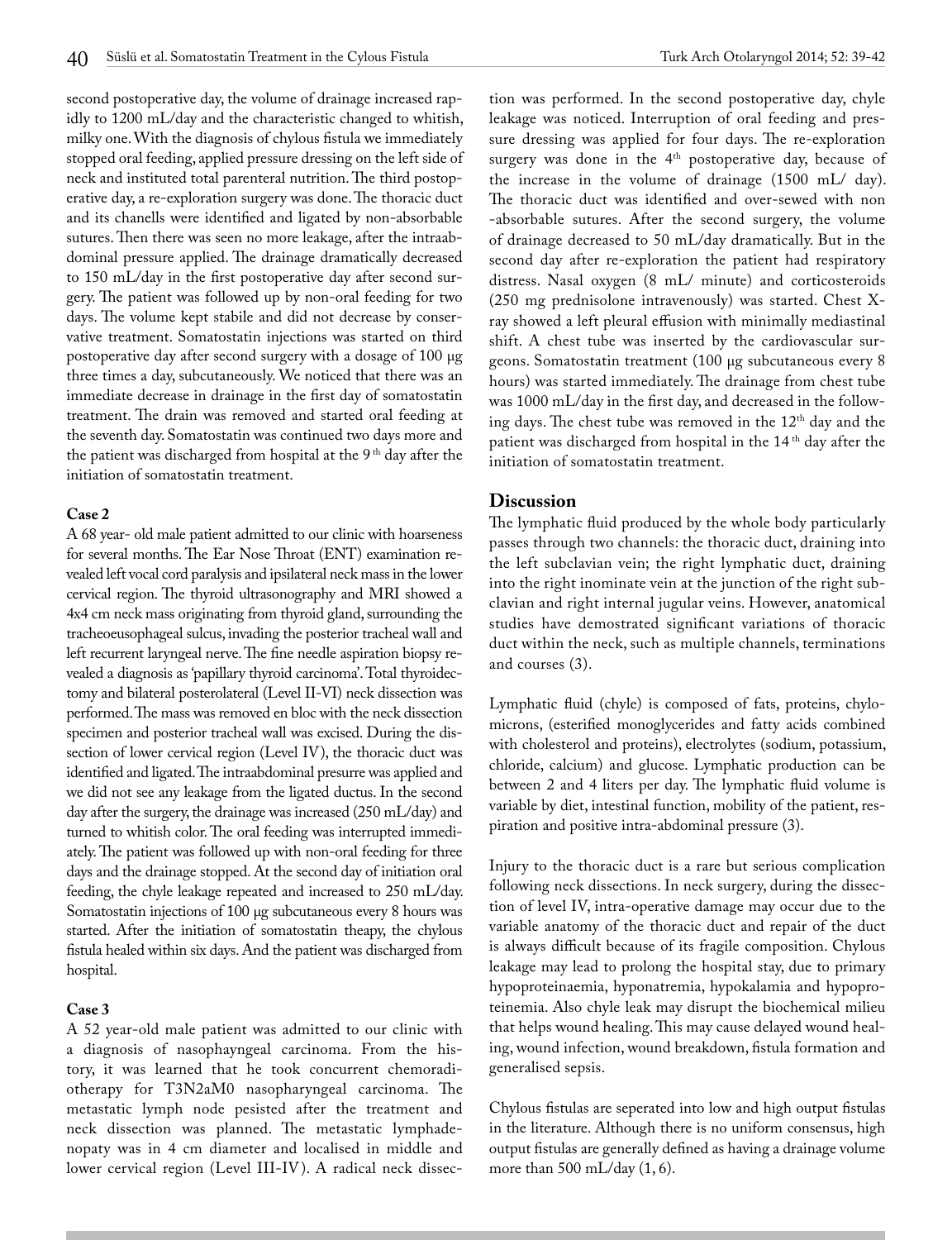The initial treatment of chylous fistula is traditionally conservative (3). Conservative therapy currently includes the use of a low-fat diet with medium chain triglycerides, or stopping oral feeding. The aim of this management is to decrease the volume of chylous fluid. Also, repeated aspiration and pressure dressings are commonly used in the literature.

Most authors agree that high-output chyle fistulas are likely to fail conservative management (1, 7). The decision of the reexploration operation is not usually easy, and it is generally recommended in the situation of failure of conservative treatment after 1-2 weeks (8). The amount of drainage is also important. Some authors recommend re-exploration as soon as possible if there is an initially high output leakage (>600 mL/ day) (9). At the second surgery, identifiying the leak from thoracic duct is usually not easy. If it is detected, it may be treated with ligation and oversewing of the bed of the thoracic duct with non-absorbable sutures. Care must be taken to avoid damage to the thin-walled duct. Other adjunctive treatments, including pectoralis or sternocleidomastoid muscle coverage, fibrin glue or cyanoacrylate have been described as being successful in literature (3).

Somatostatin is an inhibitory hormone. In hypotalamus, it inhibits the pituitary's secretion of thyroid stimulating hormone and growth hormone. In the gastrointestinal tract, it inhibits vasoactive intestinal peptide, gastrin, and motilin. Secretion of insulin, glucagon, and somatostatin from the pancreas is also decreased by somatostatin. By decreasing portal flow and gastrointestinal secretions, somatostatin significantly reduces lymphatic flow through the thoracic duct and also decrease fistula volume (4, 5). Somatostatin is usually given as a continuous intavenous infusion due to its short half-life (3-6 min). But the longer acting somatostatin analogs (such as octreotide and lanreotide) can be given in subcutaneous injections splitted into three doses over the day. Side effects of somatostatin treatment includes flatulence, loose stools, nausea, and malabsorption (10). Also octreotide may lead to hypoglycemic reactions because of its affect in blood glucose regulatory systems. Checking the blood glucose level every 6 hours has been recommended (11).

In literature, there are only a few case reports about the use of somatostatin in chlyous fistula. In these reports, somatostatin has been introduced as a highly effective drug for decreasing the chyle volume with very few side effects (12, 13). In our report, in two of the patients, high output leakage were decreased but not stopped after the re-exploration surgery. The decreased volume of drainage was then followed by total parenteral nutrition for a few days. Then somatostatin was started and we noticed that the volume was decreased significantly within 48 hours and stopped within two weeks. In the third patient, the low ouput chyle leakage was controlled by somatostatin treatment within six days after the failure of conservative treatment. We did not see any side-effects of the treatment.

## **Conclusion**

We propose that when there is a high output leakage, a re-expoloration surgery is needed. In the situation that the chyle leakage continues after over-sewing the thoracic duct in the second surgery, somatostatin is an effective treatment to overcome the chylous fistula.

**Informed Consent:** Written informed consent was obtained from patients who participated in this study.

Peer-review: Externally peer-reviewed.

**Author Contributions:** Concept - N.S.; Design - B.S.; Supervision - B.S., Ş.H.; Funding - N.S.; Materials - N.S., M.D.; Data Collection and/or Processing - N.S., M.D.; Analysis and/ or Interpretation - M.D.; Literature Review - N.S.; Writing - N.S.; Critical Review - M.D., B.S., Ş.H.

**Conflict of Interest:** No conflict of interest was declared by the authors.

**Financial Disclosure:** The authors declared that this study has received no financial support.

## **References**

- 1. Roger L, Crumley JDS. Postoperative chylous fistula prevention and management. Laryngoscope 1976; 86: 805-13.
- 2. Henrilltte HW, de Gier AJMB, Bruning Peter F, Theo Gregor R, Hilgers Frans JM. Systematic approach to the treatment of chylous leakage after neck dissection. Head Neck 1996; 18: 347-51. **[\[CrossRef \]](http://dx.doi.org/10.1002/(SICI)1097-0347(199607/08)18:4<347::AID-HED6>3.0.CO;2-Y)**
- 3. Ilczyszyn A, Ridha H, Durrani AJ. Management of chyle leak post neck dissection: A case report and literature review. Journal of Plastic, Reconstructive & Aesthetic Surgery 2011; 64: 223-30. **[[CrossRef \]](http://dx.doi.org/10.1016/j.bjps.2010.12.018)**
- 4. Buettiker V, Hug MI, Burger R, Baenziger O. Somatostatin: a new therapeutic option for the treatment of chylothorax. Intensive Care Med 2001; 27: 1083-6. **[\[CrossRef \]](http://dx.doi.org/10.1007/s001340100959)**
- 5. Demos NJ, Kozel J, Scerbo E. Somatostatin in the treatment of chylothorax. Chest 2001; 119: 964-6. **[\[CrossRef \]](http://dx.doi.org/10.1378/chest.119.3.964)**
- 6. Nussenbaum B, Liu JH, Sinard RJ. Systematic management of chyle fistula: The southwestern experience and review of the literature. Otolaryngol Head Neck Surg 2000; 122: 31-8. **[\[CrossRef \]](http://dx.doi.org/10.1016/S0194-5998(00)70140-9)**
- 7. Spiro JD, Spiro RH, Strong EW. The management of chyle fistula. Laryngoscope 1990; 100: 771-4. **[\[CrossRef \]](http://dx.doi.org/10.1288/00005537-199007000-00014)**
- 8. Suver DW, Perkins JA, Manning SC. Somatostatin treatment of massive lymphorrhea following excision of a lymphatic malformation. International Journal of Pediatric Otorhinolaryngology 2004; 68: 845-50. **[[CrossRef](http://dx.doi.org/10.1016/j.ijporl.2004.01.017) ]**
- 9. Coşkun A, Yildirim M. Somatostatin in medical management of chyle fistula after neck dissection for papillary thyroid carcinoma. Am Journal Otolaryngol 2010; 31: 395-6. **[[CrossRef](http://dx.doi.org/10.1016/j.amjoto.2009.05.002) ]**
- 10. Buettiker V, Hug MI, Burger R, Baenziger O. Somatostatin: a new therapeutic option for the treatment of chylothorax. Intensive Care Med 2001; 27: 1083-6. **[\[CrossRef \]](http://dx.doi.org/10.1007/s001340100959)**
- 11. Collard JM, Laterre PF, Boemer F, Reynaert M, Ponlot R. Conservative treatment of postsurgical lymphatic leaks with somatostatin-14. Chest 2000; 117: 902-5. **[[CrossRef](http://dx.doi.org/10.1378/chest.117.3.902) ]**